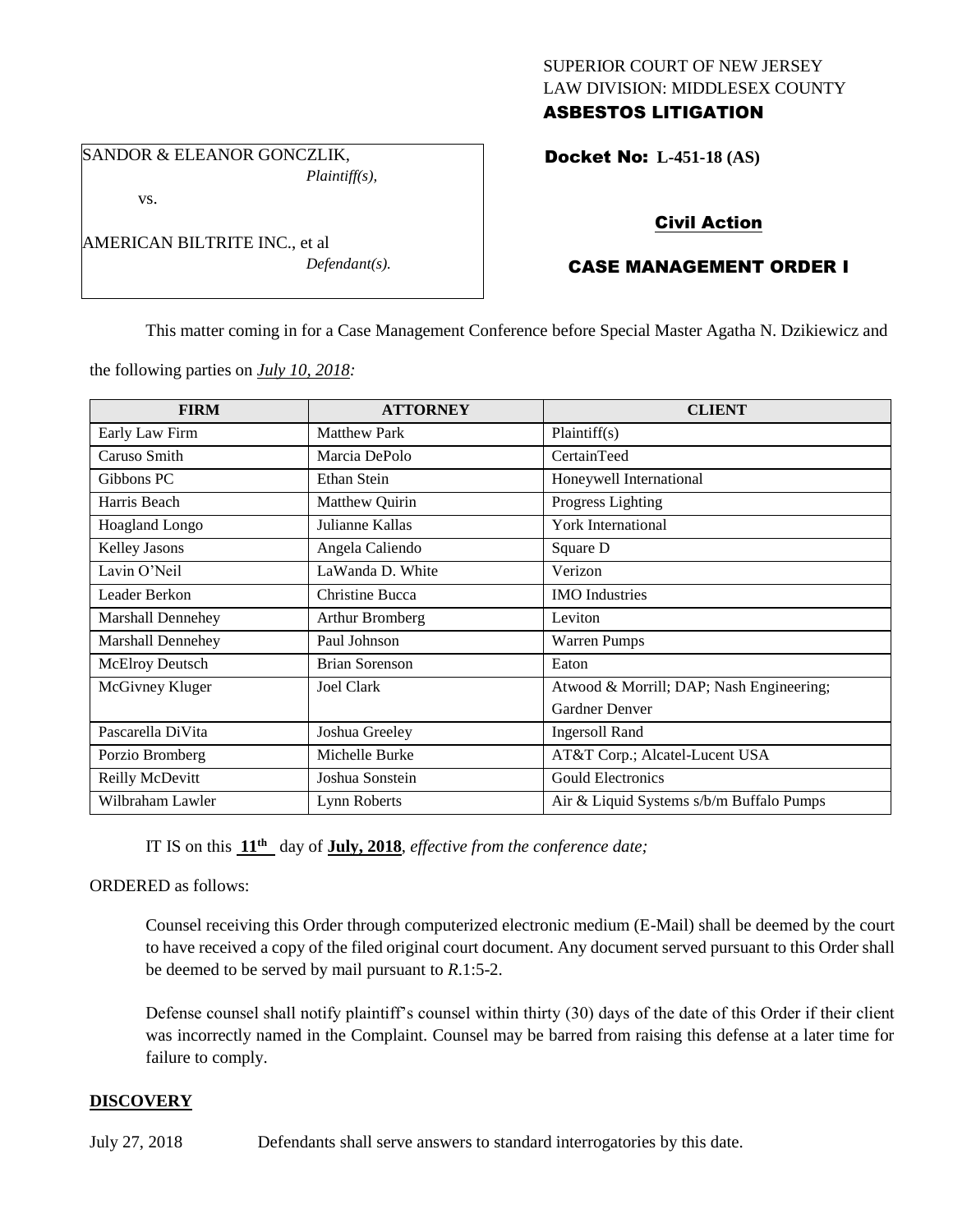| August 10, 2018    | Plaintiff shall propound supplemental interrogatories and document requests by this date.                                                                                                                   |
|--------------------|-------------------------------------------------------------------------------------------------------------------------------------------------------------------------------------------------------------|
| September 10, 2018 | Defendants shall serve answers to supplemental interrogatories and document requests by this<br>date.                                                                                                       |
| August 10, 2018    | Defendants shall propound supplemental interrogatories and document requests by this date.                                                                                                                  |
| September 10, 2018 | Plaintiff shall serve answers to supplemental interrogatories and document requests by this<br>date.                                                                                                        |
| October 31, 2018   | Fact discovery, including depositions, shall be completed by this date. Plaintiff's counsel shall<br>contact the Special Master within one week of this deadline if all fact discovery is not<br>completed. |
| October 31, 2018   | Depositions of corporate representatives shall be completed by this date.                                                                                                                                   |
|                    |                                                                                                                                                                                                             |

#### **EARLY SETTLEMENT**

October 26, 2018 Settlement demands shall be served on all counsel and the Special Master by this date.

#### **SUMMARY JUDGMENT MOTION PRACTICE**

| October 26, 2018   | Plaintiff's counsel shall advise, in writing, of intent not to oppose motions by this date. |
|--------------------|---------------------------------------------------------------------------------------------|
| November $9, 2018$ | Summary judgment motions shall be filed no later than this date.                            |
| December 7, 2018   | Last return date for summary judgment motions.                                              |

## **MEDICAL DEFENSE**

| October 9, 2018 | Plaintiff shall serve medical expert reports by this date.                                                                            |
|-----------------|---------------------------------------------------------------------------------------------------------------------------------------|
| October 9, 2018 | Upon request by defense counsel, plaintiff is to arrange for the transfer of pathology specimens<br>and x-rays, if any, by this date. |

February 28, 2019 Defendants shall identify its medical experts and serve medical reports, if any, by this date. In addition, defendants shall notify plaintiff's counsel (as well as all counsel of record) of a joinder in an expert medical defense by this date.

## **LIABILITY EXPERT REPORTS**

January 14, 2019 Plaintiff shall identify its liability experts and serve liability expert reports or a certified expert statement by this date or waive any opportunity to rely on liability expert testimony.

February 28, 2019 Defendants shall identify its liability experts and serve liability expert reports, if any, by this date or waive any opportunity to rely on liability expert testimony.

#### **EXPERT DEPOSITIONS**

March 22, 2019 Expert depositions shall be completed by this date. To the extent that plaintiff and defendant generic experts have been deposed before, the parties seeking that deposition in this case must file an application before the Special Master and demonstrate the necessity for that deposition.

 $\_$  ,  $\_$  ,  $\_$  ,  $\_$  ,  $\_$  ,  $\_$  ,  $\_$  ,  $\_$  ,  $\_$  ,  $\_$  ,  $\_$  ,  $\_$  ,  $\_$  ,  $\_$  ,  $\_$  ,  $\_$  ,  $\_$  ,  $\_$  ,  $\_$  ,  $\_$  ,  $\_$  ,  $\_$  ,  $\_$  ,  $\_$  ,  $\_$  ,  $\_$  ,  $\_$  ,  $\_$  ,  $\_$  ,  $\_$  ,  $\_$  ,  $\_$  ,  $\_$  ,  $\_$  ,  $\_$  ,  $\_$  ,  $\_$  ,